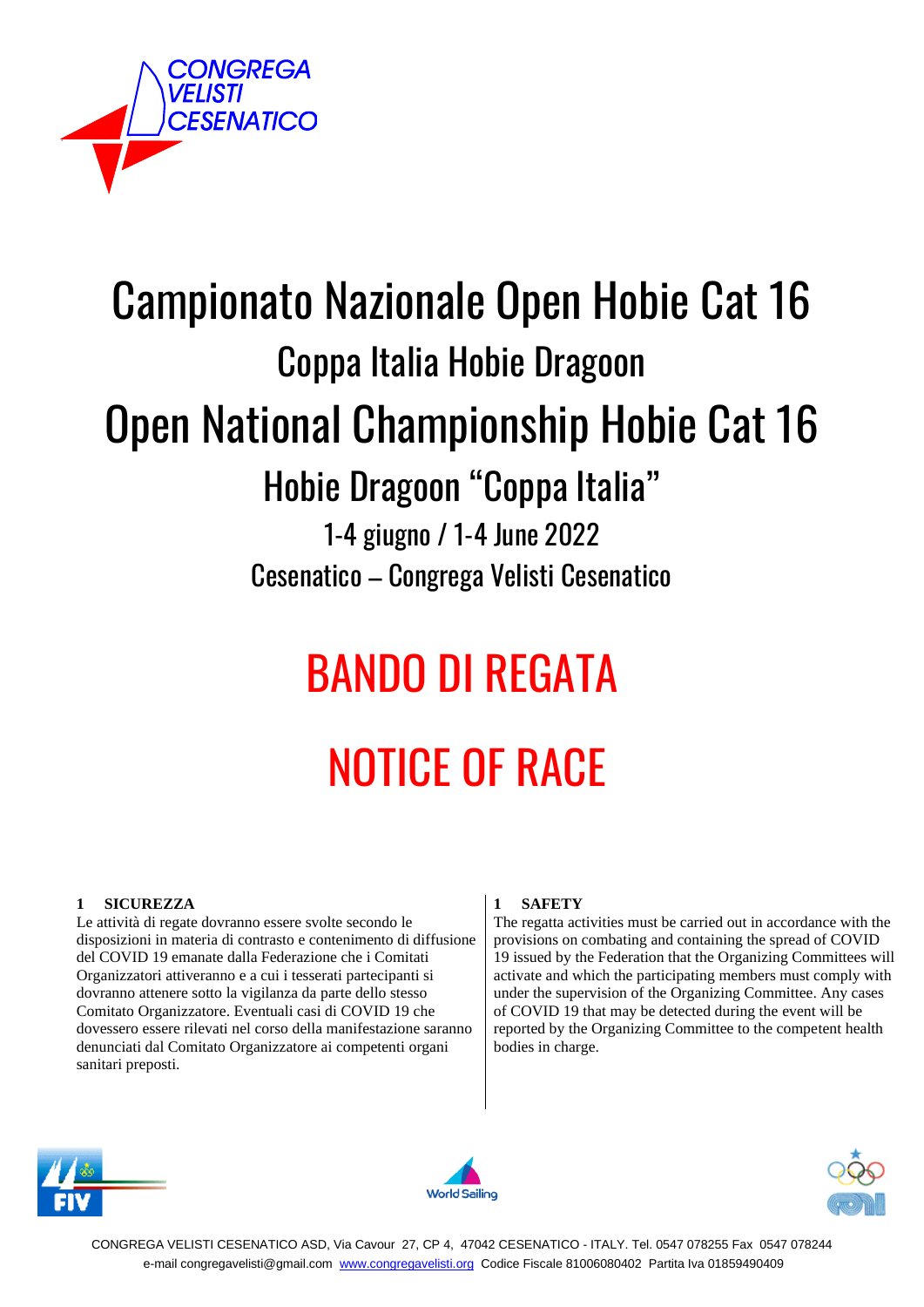

Nel presente Bando di Regata e nelle successive Istruzioni di Regata sono utilizzate le seguenti abbreviazioni:

- AO Autorità Organizzatrice
- CO Comitato Organizzatore,
- CdP Comitato delle Proteste
- CdR Comitato di Regata
- CIS Codice internazionale dei segnali
- IdR Istruzioni di Regata
- RRS Regole di Regata World Sailing (WS) 2021-2024
- SR Segreteria di Regata
- WS World Sailing

Notazioni ai punti del Bando di Regata e delle successive Istruzioni di Regata:

- DP Regole per le quali le penalità sono a discrezione del Comitato delle Proteste.
- NP Regole che non possono essere oggetto di protesta barca contro barca (modifica la RRS 60.1(a)).

#### **2 AUTORITA' ORGANIZZATRICE E LOCALITÀ**

L'autorità organizzatrice è la Federazione Italiana Vela che ne demanda la organizzazione all'affiliato **Congrega Velisti Cesenatico ASD**

Tel. : +39 0547 078255

Email: congregavelisti@gmail.com Website: www.congregavelisti.org

L'evento avrà luogo nello specchio d'acqua antistante la Congrega Velisti Cesenatico – Spiaggia Ponente.

#### **3 REGOLE**

- 3.1 La regata sarà̀ condotta secondo le regole come definite nelle Regole di Regata della Vela 2021-2024 (RRS);
- 3.2 la vigente Normativa FIV per l'Attività Sportiva Nazionale Organizzata in Italia
- 3.3 Si applicheranno le Regole di Classe ad eccezione di quelle che sono state modificate dal Bando di Regata o dalle Istruzioni di Regata;
- 3.4 [DP][NP] Il "PROTOCOLLO DI REGOLAMENTAZIONE DELLE MISURE PER IL CONTRASTO ED IL CONTENIMENTO DELLA DIFFUSIONE DEL COVID-19 NELLE SOCIETÀ E ASSOCIAZIONI SPORTIVE AFFILIATE", versione in vigore - da qui in avanti indicato come "PROTOCOLLO". La penalità per un'infrazione al "Protocollo" potrà essere massimo del 10%, a seconda della gravità dell'infrazione commessa. La percentuale sarà calcolata rispetto alla posizione d'arrivo della barca

The following abbreviations are used in this Notice of Race and Sailing Instructions

- AO Organizing Authority
- CO Organizing Commitee,
- CdP Protest Commitee,
- $\bullet$  CdR Race Commitee,
- CIS International Code of Signals,
- $\bullet$  IdR ailing Instructions,
- RRS Racing Rules of Sailing (WS)  $2021 2024$ ,
- SR Rece Secretary,
- WS World Sailing

Notes reported as follows in Notice of Race and Sailing **Instructions** 

- DP penalties are at the discretion of the Protest Committee
- NP Rules that cannot be the subject of boat-to-boat protest (changes to RRS 60.1 (a)).

#### **2 ORGANIZING AUTHORITY AND VENUE**

Federazione Italiana Vela is the Organizing Authority who delegates the organization to the affiliate **Congrega Velisti Cesenatico ASD**

Tel. : +39 0547 078255

Email: congregavelisti@gmail.com

#### Website: www.congregavelisti.org

The event will be held on the waterfront of Congrega Velisti Cesenatico – West Beach

#### **3 RULES**

- 3.1 The regatta will be governed by the rules as defined in the racing Rules of Sailing 2021-2024 (RRS);
- 3.2 FIV Rules will apply
- 3.3 The Class Rules will apply except for any that are altered by the Notice of Race or the Sailing Instruction;
- 3.4 [DP] [NP] The "PROTOCOL FOR THE REGULATING MEASURES FOR THE CONTRAST AND CONTAINMENT OF THE SPREAD OF COVID-19 IN AFFILIATED SPORTS COMPANIES AND ASSOCIATIONS", version in force - hereinafter referred to as the "PROTOCOL". The penalty for an infringement of the "Protocol" may be a maximum of 10%, depending on the seriousness of the infringement committed. The percentage will be calculated with respect to the finish position of the boat in all the races of the day in which the infringement was committed, or in the case of





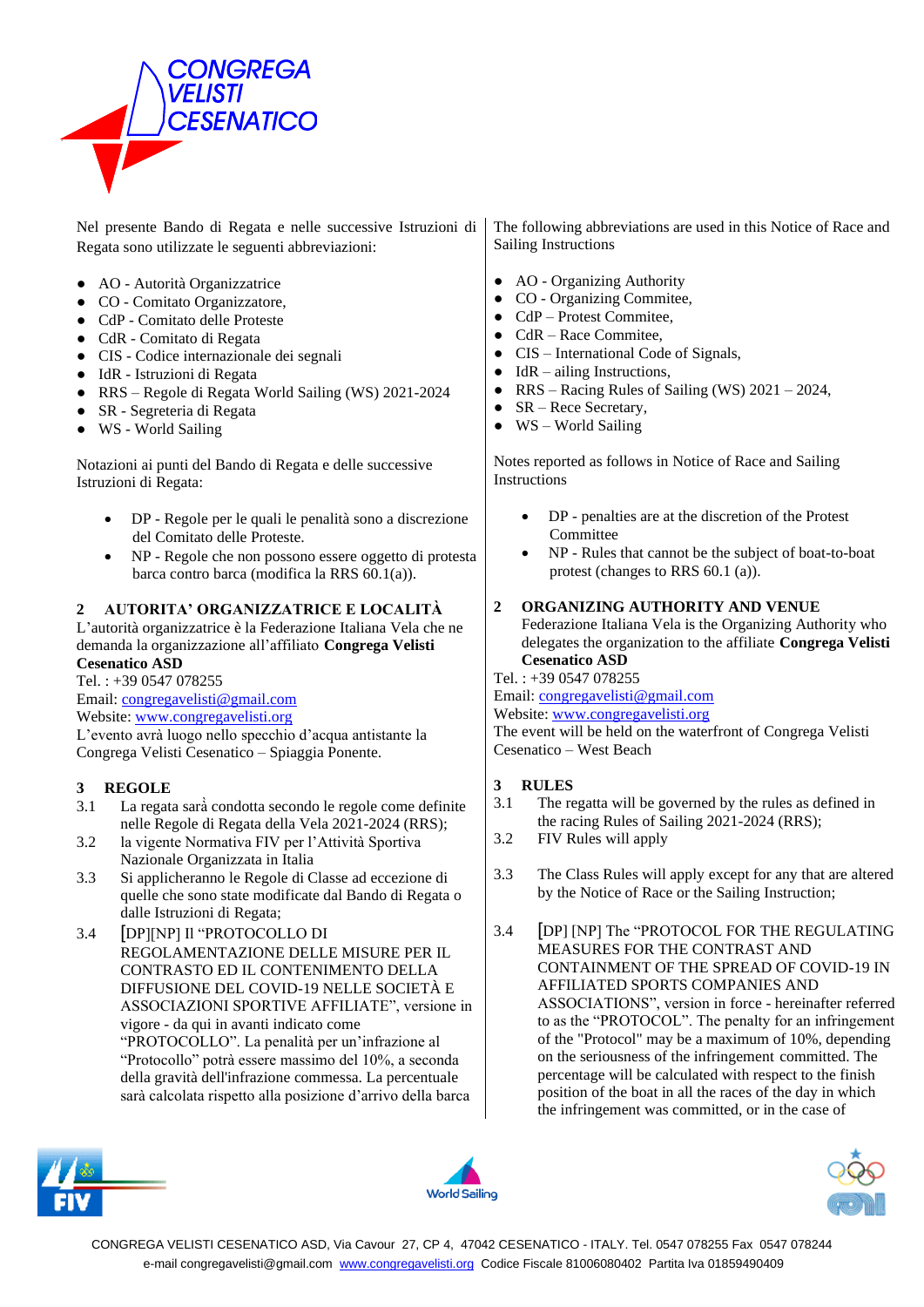

in tutte le prove di giornata in cui è stata commessa l'infrazione, oppure nel caso d'infrazione mentre la barca non è in regata, la penalità sarà applicata nella prova più prossima nel tempo, a quella dell'incidente, come da RRS 64.2.

- 3.5 Il "PROTOCOLLO DI REGOLAMENTAZIONE DELLE MISURE PER IL CONTRASTO ED IL CONTENIMENTO DELLA DIFFUSIONE DEL COVID-19 NELLE SOCIETÀ E ASSOCIAZIONI SPORTIVE AFFILIATE" potrà subire aggiornamenti/variazioni in relazione all'esito dell'evoluzione dei provvedimenti legislativi che potranno essere emanati successivamente alla pubblicazione del presente Bando.
- 3.6 Sarà applicata l'Appendix T
- 3.7 le Regole saranno cambiate come segue:
	- a) [La regola 44.1 è modificata così che due giri di penalità è sostituito con un giro di penalità.]
	- b) [Le Regole 35 e A4 sono modificate così che le imbarcazioni che non riusciranno a tagliare il traguardo nei 15 minuti successivi all'arrivo della prima imbarcazione della propria classe saranno classificate DNF.]
	- c) [La Regola 60.1 (a) viene modificata così che un concorrente non potrà protestare una barca od un altro concorrente per aver infranto una specifica parte delle Istruzioni di Regata.]
	- d) [Le Regole 61.3 e 62.2 sono modificate così da definire il tempo per le protesta di 60 minuti, per concorrenti, Comitato Proteste e Comitato di Regata.]
	- e) [La Regola 66 è modificata in modo da ridurre il tempo limite per riaprire le udienze delle proteste.]
	- f) [La Regola A4 è modificata così che un'imbarcazione che parte dopo i 4 minuti successivi al suo segnale di partenza sarà classificata DNS.]
	- g) Ogni modifica al Bando di Regata sarà pubblicata sul sito dell'evento: www.congregavelisti.org e sull'albo ufficiale dei comunicati.
- 3.8 Sarà applicata le Politica di Penalità delle Regole di Classe IHCA;
- 3.9 Se ci saranno conflitti di traduzione tra i testi prevarrà il testo scritto in lingua italiana
- 3.10 Se ci saranno incongruenze tra Bando di Regata ed Istruzioni di Regata, queste ultime ed i successivi comunicati prevarranno nel rispetto della RRS 63.7.

infringement while the boat is not racing, the penalty will be applied in the nearest race in the time, to that of the accident, as per RRS 64.2.

- 3.5 The "PROTOCOL FOR THE REGULATING MEASURES FOR THE CONTRAST AND CONTAINMENT OF THE SPREAD OF COVID-19 IN AFFILIATED SPORTS COMPANIES AND ASSOCIATIONS" may be updated or changed following up the outcome of the evolution of the legislative measures that may be issued after publication of this NoR;
- 3.6 RRS Appendix T Arbitration will apply;
- 3.7 Le Regole saranno cambiate come segue:
	- a) [Rule 44.1 is changed so that the Two-Turns Penalty is replaced by the One-Turn Penalty.]
	- b) [Rules 35 and A4 will be changed to state, that boats failing to finish within 15 minutes after the first boat of its class sails the course and finishes will be scored Did Not Finish.]
	- c) [Rule  $60.1(a)$  will be changed to state, that a competitor cannot protest another boat or competitor for breaches for some specific parts of the sailing instructions.]
	- d) [Rules 61.3 and 62.2 will be changed to fix the protest time to 60 minutes for competitors, Protest Committee as well as Race Committee.]
	- e) [Rule 66 will be changed to shorten the time limit for reopening protest hearings.]
	- f) [Rule A4 will be changed by stating, that a boat starting later than 4 minutes after her starting signal will be scored Did Not Start.]
	- g) Any changes in the Notice of Race (NOR) will be published at the event website www.congregavelisti.org and on the official notice board
- 3.8 The IHCA Class Rules Penality Policy will apply;
- 3.9 If there is a conflict between languages, the Italian text will prevail
- 3.10 If there is a conflict between NoR and Sailing Instructions, the Sailing Instructions and the following Notice to Competitors will prevail according to RRS 63.7





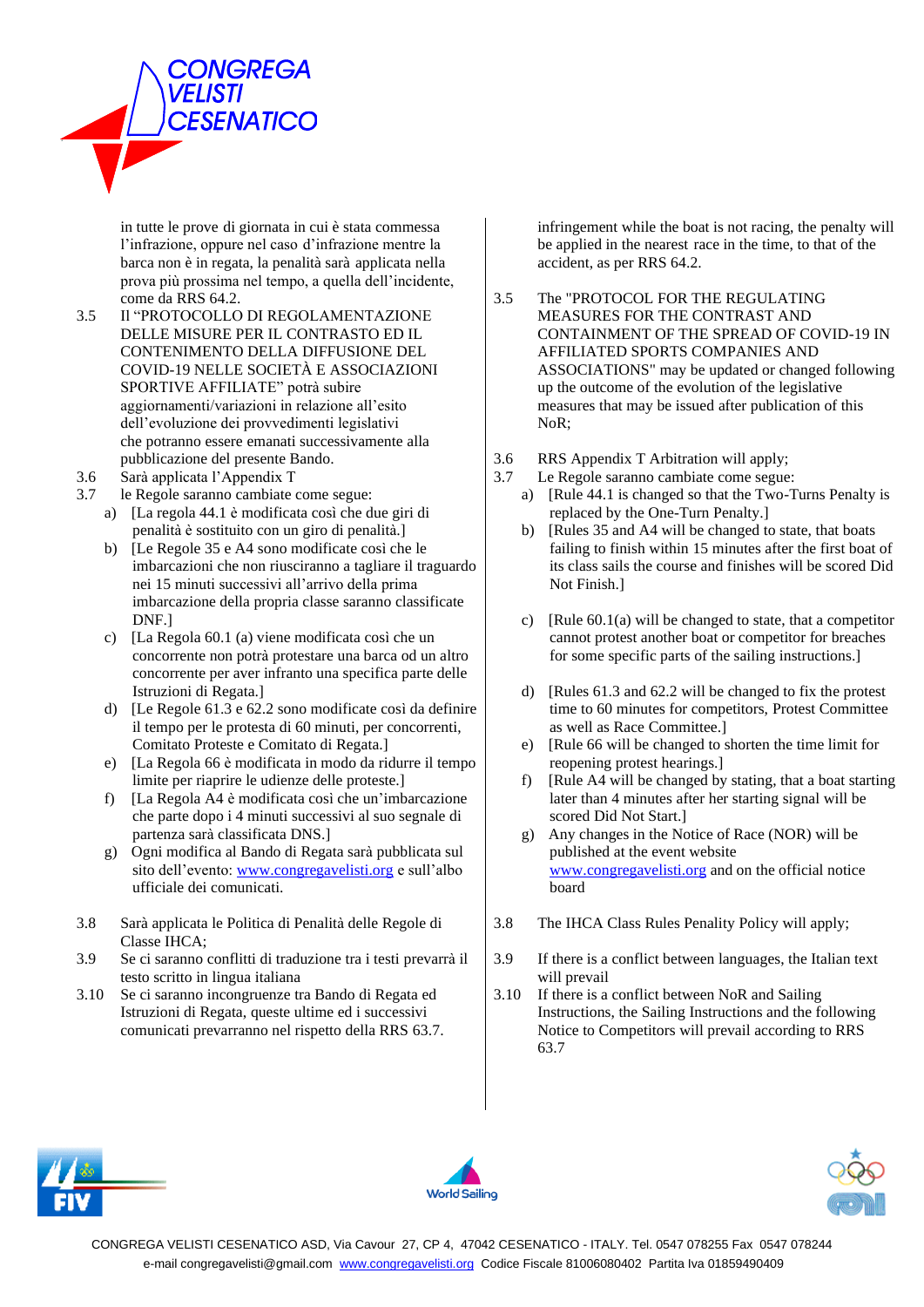

#### **4 ELEGGIBILITA' ED AMMISSIONI**

- 4.1 La regata è aperta alle imbarcazioni della Classe Hobie Cat 16 e Hobie Dragoon in possesso di regolare certificato di stazza (Regola 75.2);
- 4.2 La regata è "aperta" e pertanto, nel rispetto della Normativa FIV in vigore e dei regolamenti dell'Associazione di Classe in vigore, all'evento potranno partecipare gli equipaggi stranieri purché in regola con le prescrizioni dell'Autorità Nazionale di appartenenza e con il tesseramento all'Associazione di Classe.
- 4.3 Tutti i concorrenti italiani dovranno essere in regola con il Tesseramento FIV per l'anno in corso con visita medica in corso di validità, della tessera HC, del certificato di assicurazione per Responsabilità Civile della barca
	- Le iscrizioni dovranno essere inviate alla Congrega Velisti Cesenatico tramite l'App My Federvela. Per i concorrenti stranieri è ammesso l'uso del modulo presente sul sito www.congregavelisti.org
	- Il pagamento della quota di iscrizione dovrà essere effettuato tramite bonifico sul C/C - **Romagna Banca di Credito Cooperativo – IBAN: IT 91 B 08852 24001 002010033109. BIC/SWIFT XXXX**
	- È ammesso il pagamento via PayPal a congregavelisti@gmail.com a cui va aggiunta la commissione dell'esercente pari al 2%.
- 4.4 I concorrenti dovranno essere coperti da assicurazione RC secondo normativa e massimali FIV  $(\text{\textsterling}1.500.000)$ come previsto dalla prescrizione FIV alla Regola 67 RRS e successive modifiche (o essere in possesso di tessera FIV derive plus). All'atto dell'iscrizione, tale copertura dovrà̀ essere dimostrata con la presentazione alla segreteria del circolo del documento originale non oltre le ore 11.00 del giorno 2 giugno 2022. Per I concorrenti stranieri il contratto di polizza deve essere leggibile in italiano oppure in inglese.

#### **5 TASSA DI ISCRIZIONE**

- 5.1 La quota d'iscrizione per la Classe Hobie Cat 16 è di  $\epsilon$ 150,00 mentre per la Classe Hobie Dragoon è di € 130,00 ed il pagamento dovrà avvenire a mezzo bonifico bancario o PayPal entro 20/05. Dopo tale data la quota d'iscrizione sarà aumentata di € 60,00.
- 5.2 L'avvenuta iscrizione sarà visibile nella Entry List solo

#### **4 ELIGIBILITY AND ENTRIES**

- 4.1 The Regatta is open to the boats of Hobie Cat 16 Class and Hobie Dragoon Class with a valid measurement certificate as Rule 75.2.
- 4.2 The regatta is "open" and therefore, according to the FIV Regulations and HC Class regulations, foreign crews can participate in the event as long as they comply with the requirements of their National Authority to which they belong and with membership in the Class Association.
- 4.3 All Italian competitors must comply with the FIV Membership for the current year with a valid medical examination, the HC card, the insurance certificate for civil liability of the boat
	- Entries shall be sent to Congrega Velisti Cesenatico through My Federvela App. Foreing competitors are allowed to use the form on the web site www.congregavelisti.org
	- Payment of the entry fee shall be bank transfer on C/C - **Romagna Banca di Credito Cooperativo – IBAN: IT 91 B 08852 24001 002010033109 BIC/SWIFT XXXX.**
	- PayPal paayment shall be destinated to congregavelisti@gmail.com plus expenses of 2%.
- 4.4 Each participating boat shall be insured with valid third party liability insurance with a minimum cover of  $\epsilon$ 1.500.000 per event or the equivalent if expressed in other currency, as required on FIV prescriptions on Regulation 67 RRS and following amendments. The above-mentioned documents must be shown at the secretary of the organizing club no later than 11:00 am of June 2<sup>nd</sup> 2022. Foreign competitors shall show insurance liability contract in Italian or English language.

#### **5 ENTRY FEE**

- 5.1 Hobie Cat 16 entry fee is € 150,00 while Hobie Dragoon is  $\epsilon$  130,00 and shall be paid via bank transfer or PayPal not later than May 20<sup>th</sup>. Any late entry will be subject to the additional entry fees of  $\epsilon$  60,00.
- 5.2 The registration shall be displayed at the Entry List only





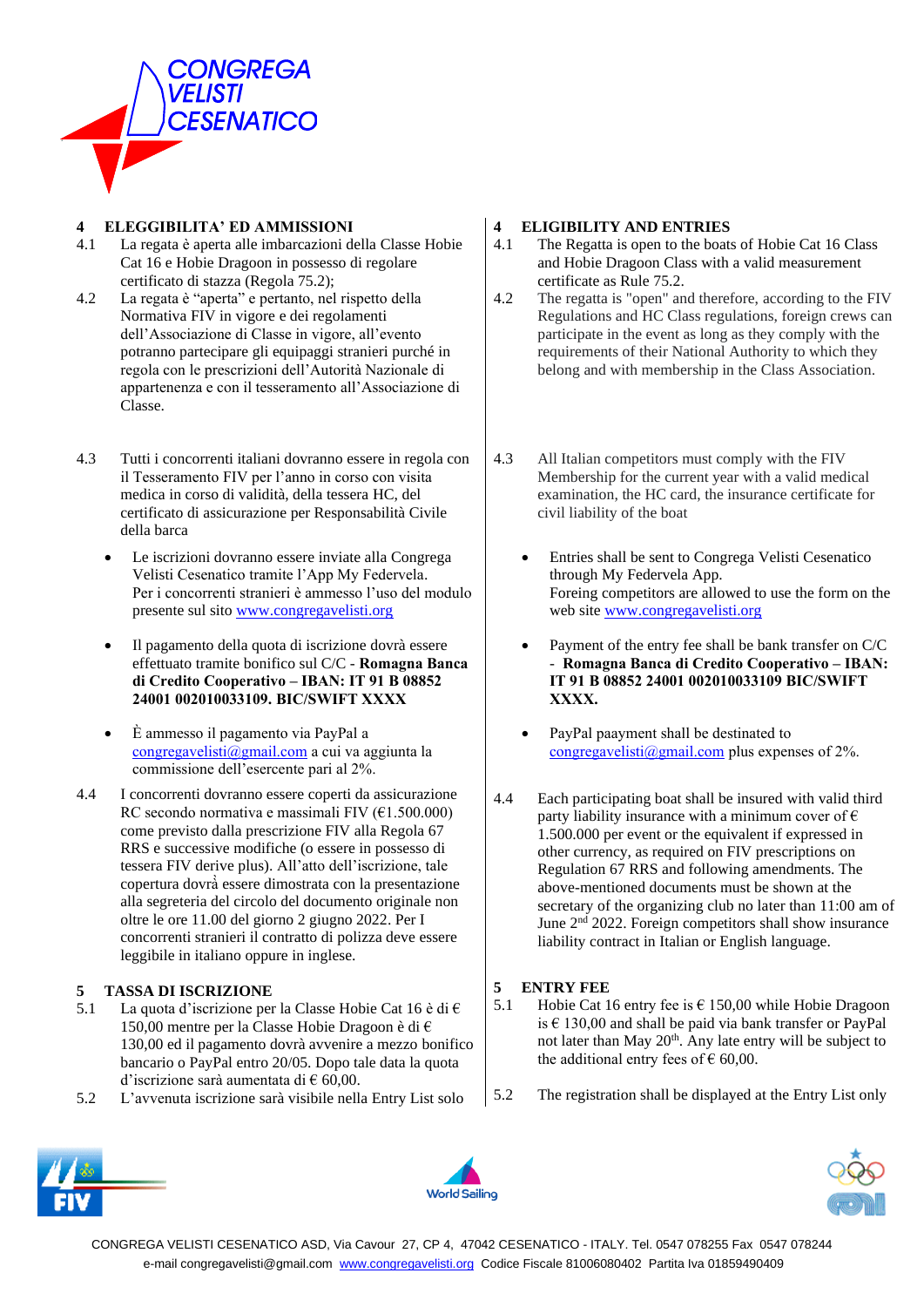

dopo il corretto invio del modulo e l'avvenuto pagamento della quota d'iscrizione comunque non rimborsabile.

#### **6 PROGRAMMA DELLA REGATA**

| Data     | Ora             | Descrizione       |
|----------|-----------------|-------------------|
| 1/6/2022 | $10-13 - 14-17$ | Registrazione e   |
|          |                 | <b>Stazze</b>     |
| 2/6/2022 | $9.30 - 11$     | Registrazione e   |
|          |                 | stazze            |
|          | 12.00           | Skipper meeting   |
|          | 14.00           | Prima prova-      |
|          |                 | Segnale di avviso |
| 3/6/2022 | T.B.D.          | Regate            |
| 4/6/2022 | T.B.D.          | Regate            |
| 4/6/2022 | T.B.D.          | Premiazione       |

Il segnale d'avviso per la prima prova in programma 2 giugno 2022 sarà dato alle ore 14.00.

L'orario del segnale di avviso della prima prova dei giorni successivi se non comunicato mediante avviso all'Albo Ufficiale dei Comunicati entro le ore 20.00 del giorno precedente sarà il medesimo del giorno precedente. L'ultimo giorno di regate non saranno dati segnali di avviso dopo le ore 17.00.

#### **7 STAZZE**

- 7.1 Un certificato di stazza valido dovrà essere presentato al comitato organizzatore al momento dell'iscrizione.
- 7.2 I correttori di peso, se applicati, dovranno essere a disposizione degli ispettori durante l'iscrizione così come prima e dopo ogni prova disputata.
- 7.3 Al momento dell'iscrizione i regatanti dovranno presentare il loro personale dispositivo di galleggiamento (salvagente/PDF) che dovrà̀ essere conforme alle Regole di Classe IHCA.
- 7.4 Sarà applicata la limitazione di attrezzatura così come specificato nelle Regole di Classe IHCA.

#### **8 ISTRUZIONI DI REGATA**

Le Istruzioni di Regata saranno disponibili on-line sul sito www.congregavelisti.org ed esposte nell'albo ufficiale dei comunicati a partire dalle ore 16.00 del giorno 1° giugno 2022

when the Entry Form with all information filled in and the payment of the non-refundable entry fee shall be sent successfully.

#### **6 EVENT SCHEDULE**

| Day      | Hour            | Description      |
|----------|-----------------|------------------|
| 1/6/2022 | $10-13 - 14-17$ | Registration and |
|          |                 | measurement      |
| 2/6/2022 | $9.30 - 11$     | Registration and |
|          |                 | measurement      |
|          | 12.00           | Skipper meeting  |
|          | 14.00           | First race -     |
|          |                 | Warning signal   |
| 3/6/2022 | T.B.D.          | Racing           |
| 4/6/2022 | T.B.D.          | Racing           |
| 4/6/2022 | T.B.D.          | Prizegiving      |

The warning signal for the 1st race on June  $2<sup>nd</sup>$ , 2022, will be given at 2 pm.

The time of the warning signal for the first race on the following days will be given by a notice on the official notice board before 8 pm the day before it will take effect. In case of no

communication on the notice board the race will be schedule at the same time as the day before.

On last racing day, no warning signal will be displayed after 5.00 pm.

#### **7 MEASUREMENTS**

- 7.1 A valid measurement certificate shall be shown to the organizing authority at registration.
- 7.2 Corrector weights, if applicable, must be available for inspection during registration, before and after each race.
- 7.3 Competitors shall also bring their life jacket/PFD that complies with IHCA Class Rules to the registration for inspection.
- 7.4 The equipment limitations as specified in the IHCA Class Rules shall apply.

#### **8 SAILING INSTRUCTIONS**

Sailing instructions will be available online on website www.congreavelisti.org and displayed on the official notice board from 4.00 pm of June 1st 2022





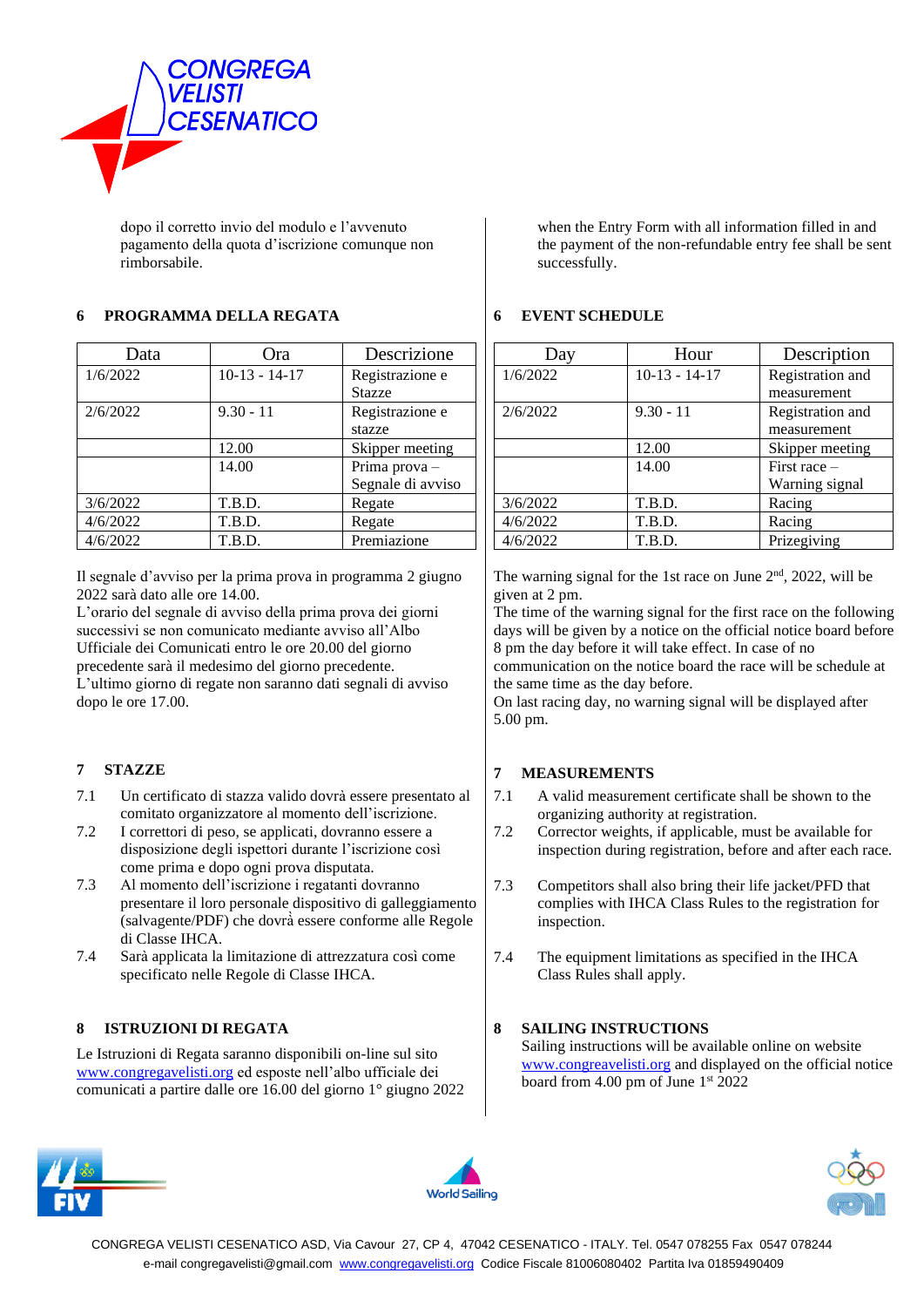

#### **9 PUNTEGGIO**

- 9.1 È previsto un numero massimo di 10 prove con due scarti ammessi.
- 9.2 Potranno essere disputate massimo 4 prove al giorno.
- 9.3 Sarà utilizzato il Sistema del Punteggio Minimo, come da Appendice A.
	- a) Qualora fossero completate meno di 4 prove, il punteggio della serie di una barca sarà̀ la somma di tutti i punteggi da essa conseguiti in tutte le prove.
	- b) Qualora fossero completate da 4 a 8 prove, il punteggio della serie di una barca sarà̀ la somma dei punteggi da essa conseguiti in tutte le prove escludendo il punteggio peggiore.
	- c) Qualora fossero completate da 9 a 10 prove, il punteggio della serie di una barca sarà̀ la somma dei punteggi da essa conseguiti in tutte le prove escludendo i due punteggi peggiori.
	- d) La presente manifestazione sarà valida anche con una sola prova disputata.

#### **10 PENALITY SYSTEM**

- 10.1 La Regola 44.1 è modificata così che due giri di penalità̀ è sostituito con un giro di penalità̀;
- 10.2 Le Istruzioni di Regata potranno includere una specifica di penalità̀ discrezionali che in caso di violazione potranno essere applicate e gestite dalla Giuria. Le I.d.R. potranno includere inoltre una specifica delle penalità̀ standard che in caso di violazione potranno essere applicate dalla Giuria senza udienza; questo modifica RRS 63.1 e A5 e verrà̀specificato nelle I.d.R.
- 10.3 L'arbitraggio avrà̀ effetto per le proteste che riguardano RRS Part 2. 11.4 In accordo con RRS 78 e con le Regole di Classe i regatanti sono i responsabili del controllo e del mantenimento della loro attrezzatura. Le Barche potranno essere soggette ad ispezione in ogni momento della manifestazione. La procedura delle ispezioni sarà̀ specificata nelle I.d.R. o nel regolamento delle ispezioni

#### **11 PREMI**

Saranno premiati Classe Hobie Cat 16:

- 1°, 2°, 3°, 4°, 5° Equipaggio Assoluto;
- 1° Italiano (Campione Italiano);
- 1° Femminile;
- 1° Under 21 Youth HC;

#### **9 SCORING**

- 9.1 A maximum of 10 races is scheduled with 2 discards allowed.
- 9.2 Every day a maximum of 4 races may be held.
- 9.3 The Low Point System of Appendix 'A' of RRS will apply.
	- a) When less than 4 races have been completed, a boat's series score will be the sum of all scores reached by it in all the races,
	- b) When from 4 races to 8 races have been completed, a boat's series score will be the sum of all scores reached by it in all the races, less the worst,
	- c) When from 9 races to 10 races have been completed, a boat's series score will be the sum of all scores reached by it in all the races, less the two worsts,
	- d) The event will be valid even with only one race held.

#### **10 PENALITY SYSTEM**

- 10.1 RRS 44.1 is changed, so that the Two-Turns Penalty is replaced by the One-Turn Penalty;
- 10.2 The Sailing Instructions may include a specification of discretionary penalties that may be applied by the International Jury for breaches of specific rules. The Sailing Instructions may include a specification of standard penalties that may be applied by the International Jury without hearing for specific rules; this will change RRS 63.1 and A5. These will appear in full in the Sailing Instructions.
- 10.3 Arbitration will be in effect for protests involving RRS Part 2. 11.4 In accordance with RRS 78, competitors are responsible for maintaining their boat in accordance with the Class Rules (for the purpose of RRS 78, competitors are considered to be the owners). Boats may be subject to inspection at any time during the event. The procedures for inspections will be specified in the sailing instructions or equipment inspection regulations (EIR).

#### **11 PRIZES**

Class Hobie Cat 16 will be awarded:

The first 5 absolute classified crews; First Italian crew (Italian Champions); First female crew; First Under 21 – Youth HC;





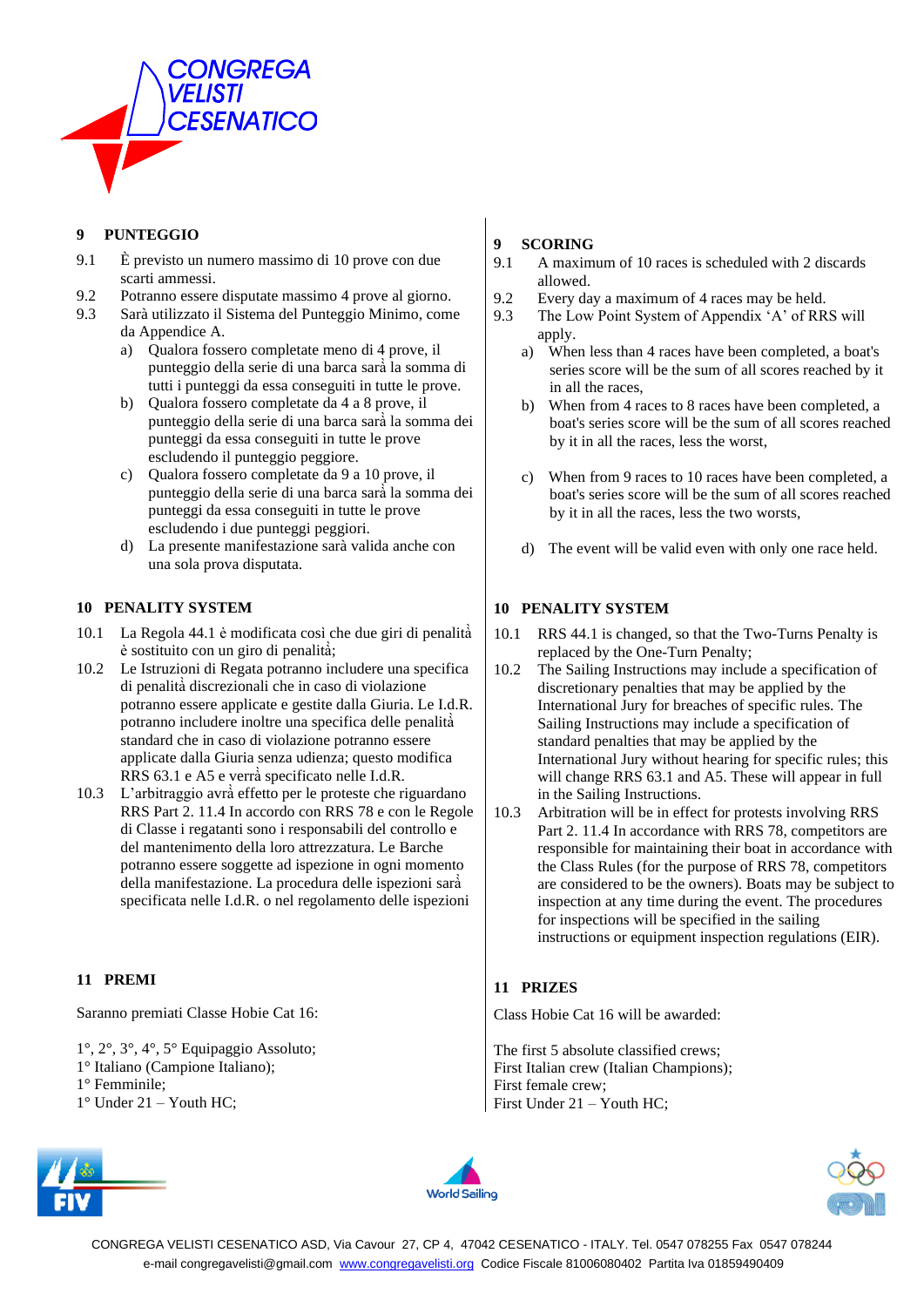

1° Under 19 – Youth FIV;

- 1° Master;
- 1° Grand Master;
- 1° Vintage
- 1° Ultima Prova;

Saranno premiati Hobie Cat Dragoon:

1°, 2°, 3° Equipaggio Assoluto;

- 1° Italiano (Campione Italiano);
- 1° Femminile;
- 1° Esordienti

Altri premi saranno assegnati a discrezione del comitato organizzatore

#### **12 PERCORSO**

Il Campionato utilizzerà̀ i percorsi che saranno indicati nelle Istruzioni di Regata.

#### **13 RESPONSABILITA'**

- 13.1 La RRS 3 cita: "La resonsabilità della decisione di una barca di partecipare a una prova o di rimanere in regata è solo sua." Pertanto: partecipando a questo evento ogni regatante riconosce che la vela è un'attività potenzialmente pericolosa che comporta dei rischi. Questi rischi includono la possibilità di affrontare forti venti e mare mosso, improvvisi cambiamenti del meteo, guasti/danni alle attrezzature, errori di manovra della barca, scarsa marineria da parte di altre barche, perdita di equilibrio dovuta all'instabilità del mezzo e affaticamento con conseguente aumento del rischio di lesioni. **È insito nello sport della vela il rischio di lesioni permanenti e gravi o la morte per annegamento, trauma, ipotermia o altre cause.**
- 13.2 È pertanto responsabilità dei Concorrenti e delle loro Persone di Supporto decidere in base alle loro capacità, alla forza del vento, allo stato del mare, alle previsioni meteorologiche ed a tutto quanto altro deve essere previsto da un buon marinaio, se partecipare alle regate, continuarle ovvero di rinunciare.
- 13.3 Gli Organizzatori, il CdR, il CdP e quanti collaboreranno alla manifestazione, declinano ogni e qualsiasi responsabilità per danni che possono subire persone e/o cose, sia in terra che in acqua, in conseguenza della loro partecipazione alla regata di cui al presente Bando.
- 13.4 A terra le barche dovranno essere sistemate e mantenute in appositi spazi assegnati dal comitato organizzatore

First Under 19 – Youth FIV; First Master ; First Grand Master; First Vintage; First classified last race; Class Hobie Cat Dragoon will be awarded:

The first 3 absolute classified crews; First Italian crew (Italian Champions); First female crew; First rookie

More awards may be given according to organizing committee will

#### **12 RACE COURSE**

Race course will be established in the Sailing Instructions

#### **13 DISCLAIMER OF LIABILITY**

- 13.1 RRS 3 states: "The responsibility for a boat's decision to participate in a race or to remain in the race rests solely with her." Therefore, by participating in this event every competitor recognizes that sailing is a potentially dangerous activity that carries risks. These risks include the possibility of dealing with strong winds and rough seas, sudden changes in the weather, breakdowns / damage to equipment, mishandling of the boat, poor seafaring by other boats, loss of balance due to boat instability and fatigue with resulting in an increased risk of injury. **The risk of permanent and serious injury or death from drowning, trauma, hypothermia or other causes is inherent in the sport of sailing.**
- 13.2 It is therefore the responsibility of the Competitors and their Support Persons to decide on the basis of their abilities, the strength of the wind, the state of the sea, the weather forecast and everything else that must be foreseen by a good sailor, whether to participate in the regattas, continue them or give up.
- 13.3 The Organizers, the CdR, the CdP and those who collaborate in the event, decline any and all responsibility for damages that people and / or things may suffer, both on land and in water, as a result of their participation in the regatta referred to in this Announcement
- 13.4 Boats will be accommodated ashore in a specific and secured area and shall be kept in their assigned place